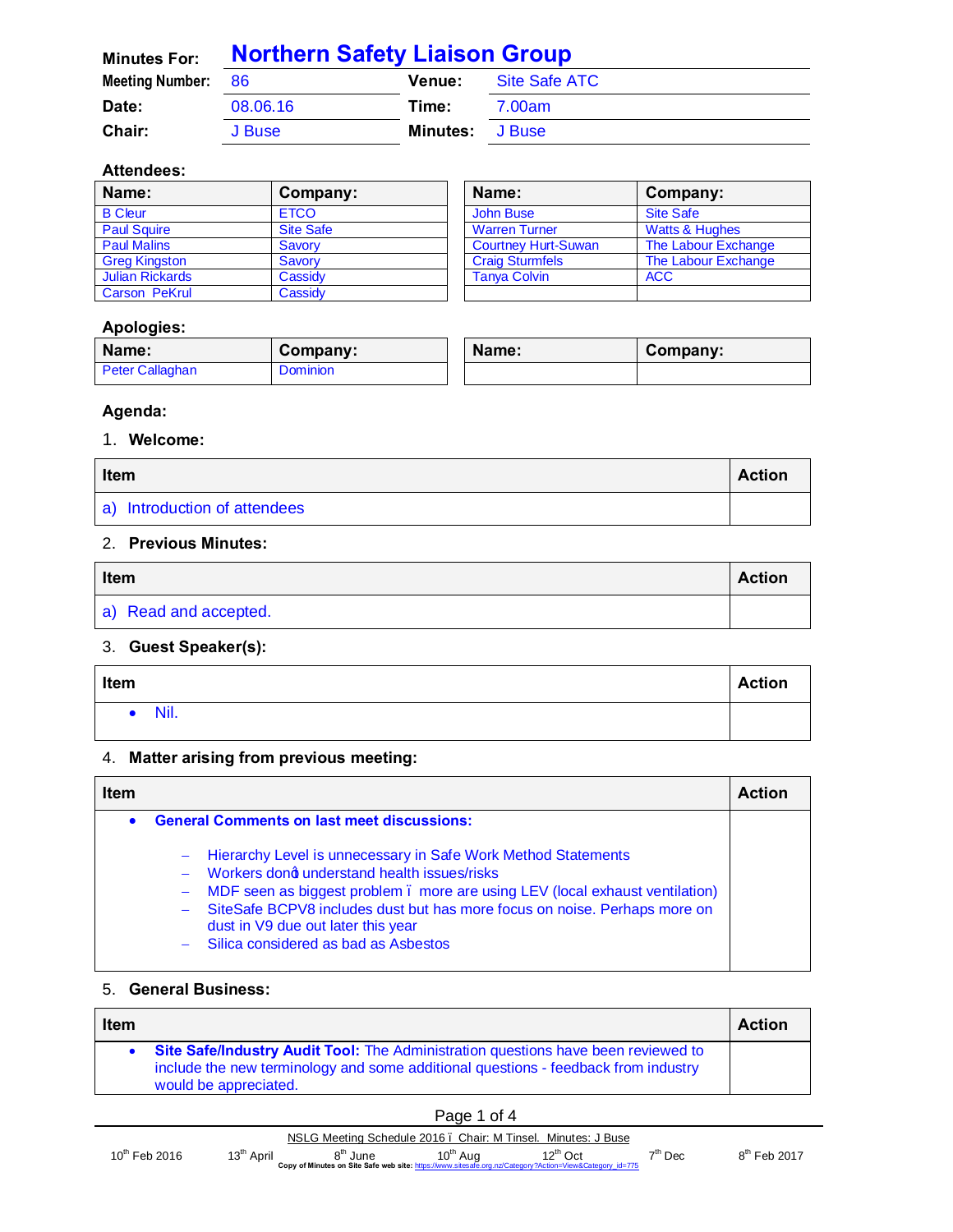| The main changes are:                                                                                                                                                                                                                                                                                                                                                                                                                                             |
|-------------------------------------------------------------------------------------------------------------------------------------------------------------------------------------------------------------------------------------------------------------------------------------------------------------------------------------------------------------------------------------------------------------------------------------------------------------------|
| (1) the higher level learning options for both the main contractor and all subcontractor<br>supervisors ie.                                                                                                                                                                                                                                                                                                                                                       |
| <b>Advanced Passport</b><br>- Contractor Management<br><b>Leadership in Safety</b><br>Supervisor<br>$\omega_{\rm{max}}$<br>A.<br><b>Supervisor Update</b><br><b>First Aid Construction Safety</b><br>$\omega_{\rm{max}}$<br>A.<br>- Health & Safety Rep<br>Height & Harness (US63229)<br>(2) The Main Contractor and their Subcontractors only require a record of Site Safe<br>access cards if the company or site is a Charter 1, 2 or 3 member/location        |
| (3) Accident management includes two additional questions for the Main Contractor<br>and their Subcontractors:<br>- Is the Accident/Injury Register reviewed regularly?<br>Is there evidence of root cause analysis of accident/injury/near miss<br>investigations? [An investigation is only required for actual or potential<br>serious harmq Trivial harm only requires a mention in safety meeting or<br>tool box talk minutes or other meeting also minuted] |
| <b>Worksafe focus on dust:</b> The Australian Work Exposure Study report (May 2016)<br>and the WorksafeNZ Softwood Dust WES and Silica Dust in Construction<br>Fact/Information Sheets specify control options that include vacuum extraction and<br>health monitoring.                                                                                                                                                                                           |
| General discussion on risk and expectations resulted in agreement for a guest<br>speaker(s) on health risks and Worksafect position.                                                                                                                                                                                                                                                                                                                              |
| ACC WSMP & Partnership Programmes: Tanya C/ACC.                                                                                                                                                                                                                                                                                                                                                                                                                   |
| The Partnership Programme. The residual levy has gone. (i) Full Self Cover requires a<br>fee not a levy and the employer carries the rehabilitation cost for life of the individual.<br>(ii) Discount Plan is an agreement on the level of risk and years rehabilitation.                                                                                                                                                                                         |
| WSMP Programme . no change until 2017. ACC liaising with Worksafe on future plans<br>for both organisations.                                                                                                                                                                                                                                                                                                                                                      |
| Gordon Macdonald/CE Worksafe NZ and others will be presenting at the Auckland<br>Large employer Seminar 9.00am . 12.00pm 27 <sup>th</sup> July, Alexandra Park Function Centre,<br>Greenlane West, Epsom.                                                                                                                                                                                                                                                         |
| Under 50 employees group under represented in the Safeguard Awards.                                                                                                                                                                                                                                                                                                                                                                                               |
| The Manual Handling Risk wheel is now an App.                                                                                                                                                                                                                                                                                                                                                                                                                     |
| Fleet Saver programme qualification size to be advised.                                                                                                                                                                                                                                                                                                                                                                                                           |
|                                                                                                                                                                                                                                                                                                                                                                                                                                                                   |

**Next Meeting:**

| <b>Meeting Number:</b> | - 87                  | <b>Venue:</b>   | Site Safe 92 Beachcroft Ave, Onehunga |
|------------------------|-----------------------|-----------------|---------------------------------------|
| Date:                  | 10th Aug 2016         | Time:           | 7.00am                                |
| Chair:                 | <b>Maarten Tinsel</b> | <b>Minutes:</b> | John Buse                             |

|                           |                        |                                           | Page 2 of 4 |                                                                                                                                 |           |                |
|---------------------------|------------------------|-------------------------------------------|-------------|---------------------------------------------------------------------------------------------------------------------------------|-----------|----------------|
|                           |                        |                                           |             | NSLG Meeting Schedule 2016. Chair: M Tinsel. Minutes: J Buse                                                                    |           |                |
| $10^{\text{th}}$ Feb 2016 | 13 <sup>th</sup> April | 8 <sup>th</sup> June 10 <sup>th</sup> Aug |             | $12^{\text{th}}$ Oct<br>Copy of Minutes on Site Safe web site: https://www.sitesafe.org.nz/Category?Action=View&Category id=775 | $7th$ Dec | $8th$ Feb 2017 |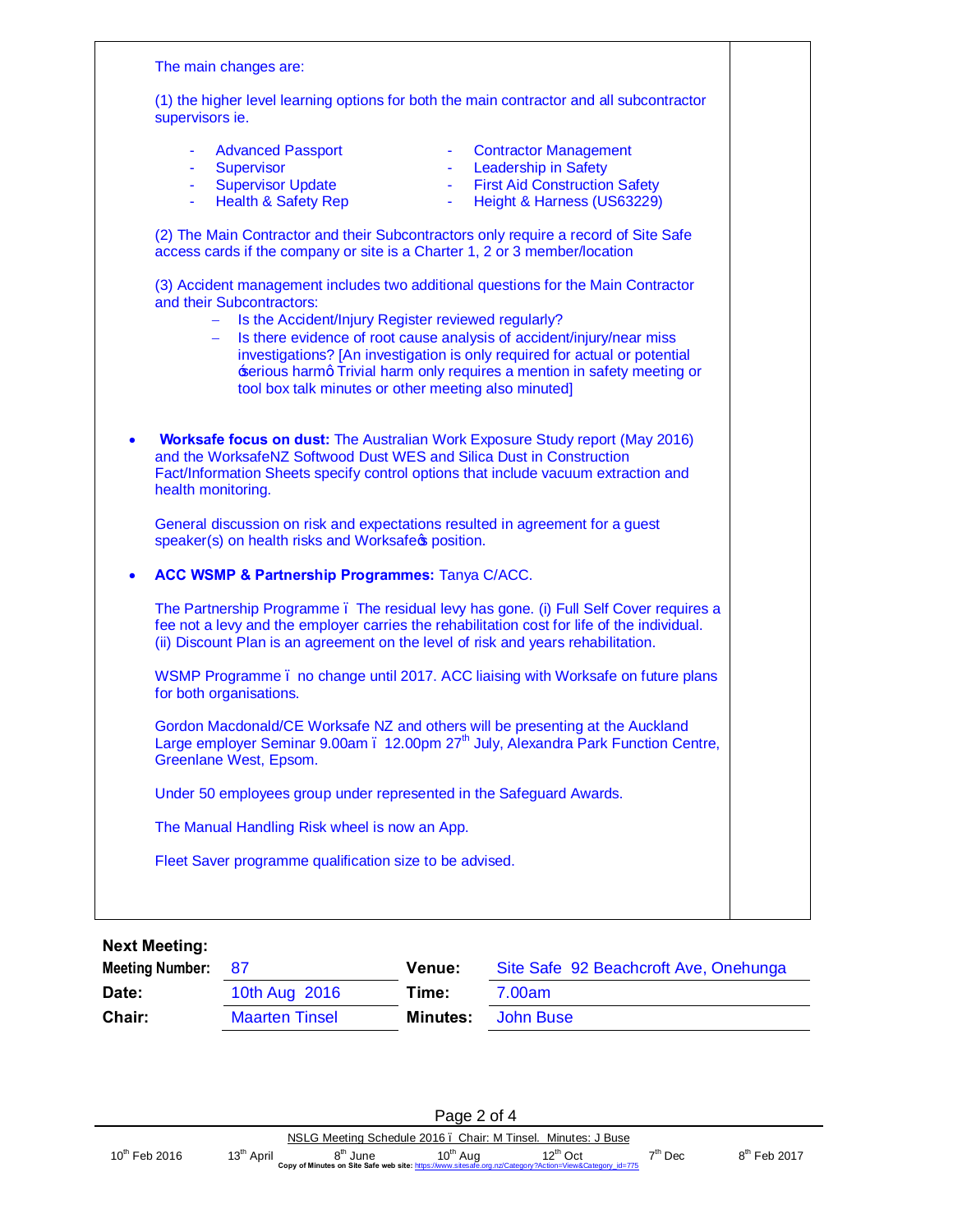| <b>MAIN CONTRACTOR SAFETY PLAN</b>                                                                                    |  |
|-----------------------------------------------------------------------------------------------------------------------|--|
| Is there evidence of a Pre-Start H&S meeting held with all PCBU's?                                                    |  |
| Is there evidence of Site Specific Safety activity requirements in any tender document?                               |  |
| Is there a Site Safety Management Plan in place?                                                                      |  |
| Is there an operating Permit To Work in place?                                                                        |  |
| Is there evidence of hazard identification?                                                                           |  |
| Is there evidence the Main Contractor has a current Hazardous Substances Inventory?                                   |  |
| Is there evidence of risk assessment?                                                                                 |  |
| Is a documented analysis being carried out for high risk activities?                                                  |  |
| Is there evidence of a Main Contractor Site Emergency Response Plan?                                                  |  |
| Is there evidence that a Main Contractor Safety Inspection was conducted in the last 30 days?                         |  |
| Is there evidence of a co-ordination/planning meeting held within the last 30 days where H&S<br>was discussed?        |  |
| Is there evidence that a Tool Box Talk was held in the last 30 days?                                                  |  |
| Is there a Training/Competency Register for all Main Contractor Workers on site?                                      |  |
| Is there a record of current Site Safe access cards for all Main Contractor staff?                                    |  |
| Do 3 in 4 workers on site hold a current Site Safe access card?                                                       |  |
| Is there evidence that all Main Contractor supervisors hold a current Higher Level Learning Site<br>Safe access card? |  |
| Is the Main Contractor Accident/Injury Register available?                                                            |  |
| Is a Main Contractor Accident/Injury Register being utilised?                                                         |  |
| Is the Main Contractor Accident/Injury Register reviewed regularly?                                                   |  |
| Is there evidence of root cause analysis of accident/injury/near-miss Investigations?                                 |  |
| Is there evidence that WorkSafe NZ has been notified for all Main Contractor Notifiable Works?                        |  |
| Do all supervisors of notifiable works hold the relevant competencies?                                                |  |
| Are arrangements in place to deal with Visitors to site?                                                              |  |
| Is there a Site Specific Induction Procedure in place?                                                                |  |